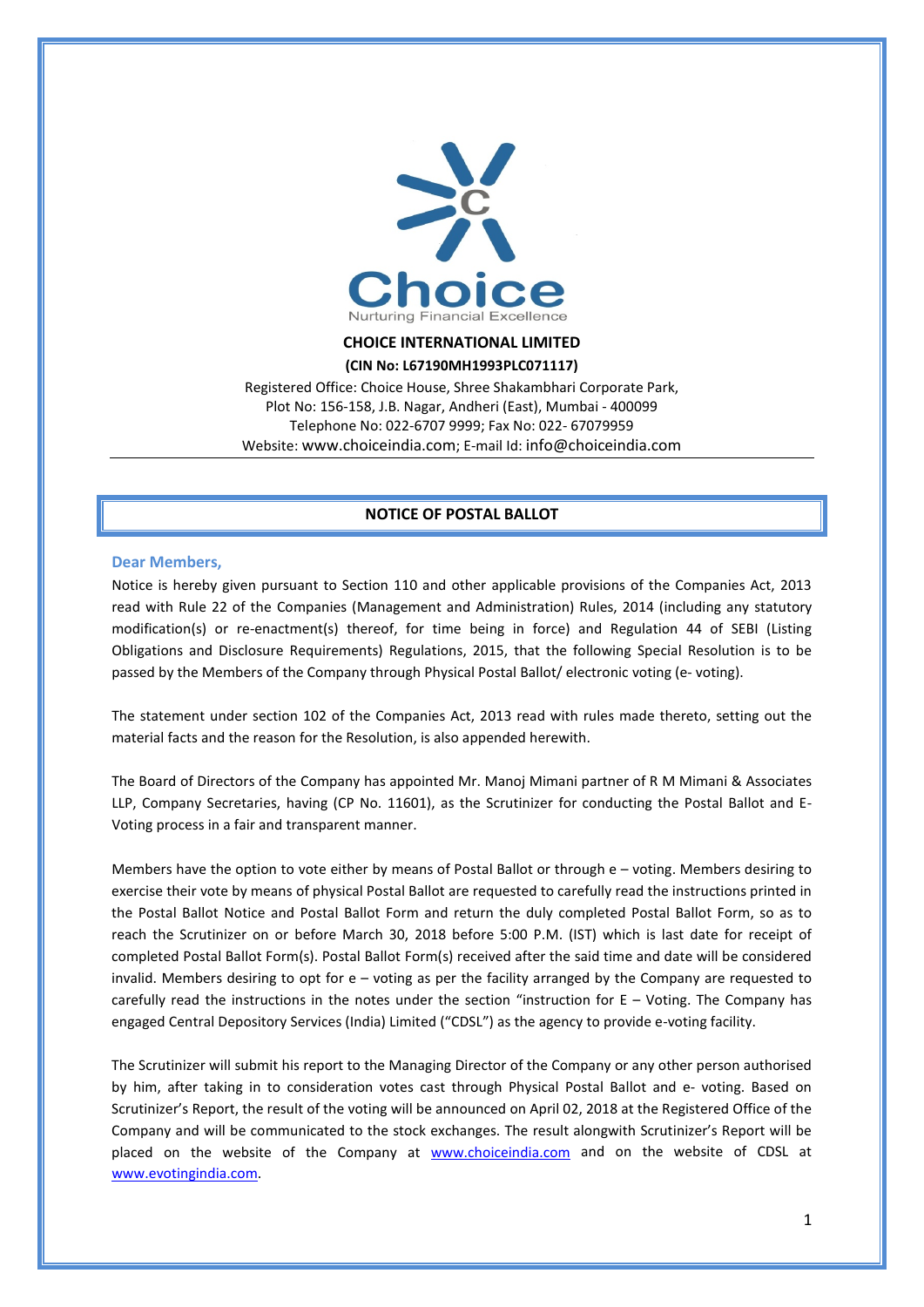## **SPECIAL BUSINESS**

#### **ITEM 1:**

To consider and, if thought fit, to give assent or dissent to the following resolution to be passed as a special resolution:

## **CLOSURE OF NBFC BUSINESS OF THE COMPANY**

**"RESOLVED THAT** pursuant to the applicable provisions of the Companies Act, 2013 read with the Companies (Management and Administration) Rules, 2014 (including statutory modifications (s) or re- enactment(s) thereof, for time being in force), the provisions of Memorandum and Articles of Associations of the Company, SEBI (Listing Obligations and Disclosure Requirements) Regulations, 2015 and such other approvals, consents, permissions and sanctions as may be necessary , including but not limited to, from the Reserve Bank of India and/ or such other statutory and regulatory authorities as may be necessary and subject to such terms, conditions, alterations, corrections, changes, variations and/or modifications , if any, as may be agreed to by the Board of Directors of the Company ("Board") , consent of the Members of the Company be and is hereby accorded to Close down the **NBFC Business** of the Company and thus surrender the NBFC License.

**RESOLVED FURTHER THAT** for the purpose of giving effect to this Resolution, the Board be and is hereby authorized to do and perform all such acts, deeds, matters and things as it may , in its absolute discretion , deem fit, necessary , proper or desirable, including finalizing , varying and settling the terms and conditions of the closure of the NBFC Business of the Company's and to finalize, execute, deliver and perform such agreements, contracts, deeds, undertakings, and other documents, file applications, and make representations in respect thereof and seek the requisite approvals, consents, permissions and sanctions as may be applicable, including but not limited to from the Reserve Bank of India and/or such other statutory and regulatory authorities as may be necessary, suitably inform and apply to all the concerned authorities, institutions or bodies, and/or to represent the Company before the said authorities, institutions or bodies and to sign and submit such applications, letters, forms, returns, deeds, documents and to settle any question, difficulty, doubt that may arise, if any with regards to the closure, without being required to seek any further consent or approval of the Members or otherwise to the end and intent that the members shall be deemed to have given their approval thereto expressly by the authority of this Resolution.

**RESOLVED FURTHER THAT** the Board be and is hereby authorized to delegate all or any of the powers herein conferred by this Resolution, to any Director (s), or to any committee of Directors or any other officer(s)/ Authorized Representative(s) of the Company, or to engage any advisor, consultant, agent or intermediary, as may be deemed necessary to give effect to this Resolution."

> By Order of the Board of Directors **For Choice International Limited**

**Sd/- Place: Mumbai (Karishma shah) Date: February 12, 2018 Company Secretary & Compliance Officer**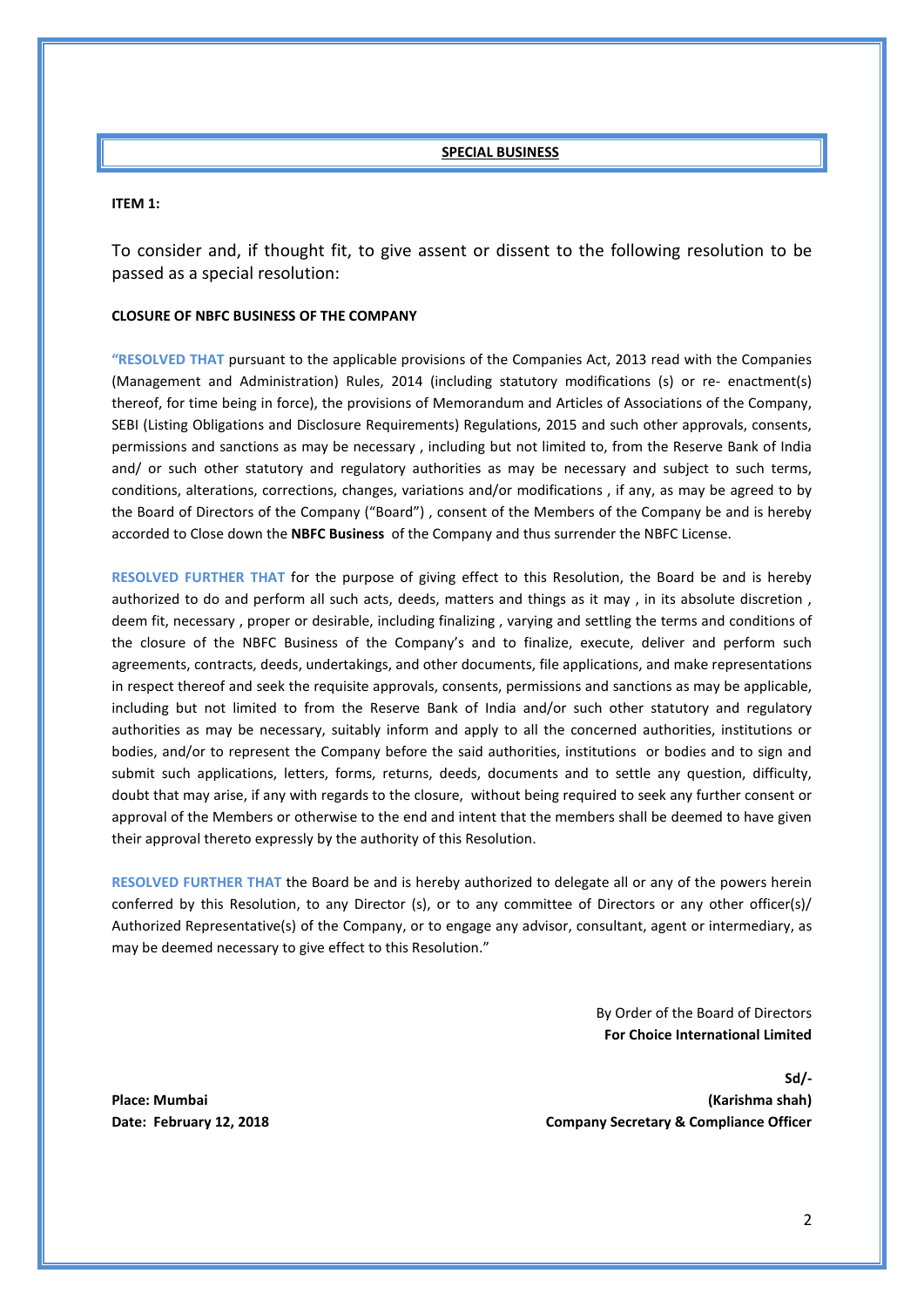#### **NOTES:**

- 1. The Statement pursuant to Section 102 of the Companies Act, 2013 setting out material facts relating to the items of the proposed special business is annexed hereto along with the Postal Ballot Form for your consideration.
- 2. In compliance with the provisions of Section 108 and 110 of the Companies Act, 2013 read with the Rules made thereunder and Regulation 44 of the SEBI (Listing Obligations and Disclosure Requirements) Regulations, 2015, the Company is pleased to provide the e-voting facility to the Members, to enable them to cast their votes electronically and has engaged services of Central Depository Services (India) Limited ("CDSL'') as the agency to provide e-voting facility. The instructions for the process to be followed for e-voting are annexed to this Postal Ballot Notice.
- 3. The Postal Ballot Notice is being sent to all the Members, whose names appear in the Register of Members/Beneficial Owners maintained by the Depositories as on cut-off date i.e. Friday, 23<sup>rd</sup> February, 2018. The Postal Ballot Notice is being sent to Members in electronic form to the Email addresses registered with their Depository Participants or with the Company's Registrar and Transfer Agent (in case of electronic shareholding). Members who have not registered their e- mail IDs will receive Notice of Postal Ballot along with physical form through permitted means.
- 4. In case a Member is desirous of obtaining a printed Postal Ballot Form or a duplicate, he or she may send an email to the Company at info@choiceindia.com. The Registrar and Share Transfer Agent/Company shaII forward the same along with the postage-prepaid self-addressed Business Reply Envelope to the Member. The Postal Ballot Notice and Postal Ballot Form would also be made available on the website of the Company a[t www.choiceindia.com.](http://www.choiceindia.com/)
- 5. Members whose name appear on the Register of Members /Beneficial Owners maintained by the Depositories as on cut-off date i.e. February 23, 2018 will only be considered for the purpose of voting.
- 6. Members can opt for only one mode of voting, i.e. either by physical Postal Ballot or e-voting. In case Members cast their votes through both the modes, voting cast through e-voting shall be treated as valid and votes cast through physical Postal Ballot will be treated as invalid.
- 7. Voting rights shall be reckoned on the paid-up value of shares registered in the name of the Members as on cut-off date i.e. February 23, 2018.
- 8. The e-voting period commences at 9:00 A.M. (IST) on Thursday, March 01, 2018 and ends at 5:00 P.M. (IST) on Friday, March 30, 2018. The e-voting module shall be disabled beyond said time and date.
- 9. Members desiring to exercise their vote by physical Postal Ballot are requested to carefully read the instructions printed in the Postal Ballot Form and return the form duly completed and signed, to the Scrutinizer, so that it reaches the Scrutinizer on or before March 30, 2018, before 5:00P.M. (IST). The postage will be borne by the Company. However, envelopes containing Postal Ballot Form, if sent by courier or registered or speed post at the expense of the Members will also be accepted. Postal Ballot Form(s) received after said time and date shall be deemed invalid.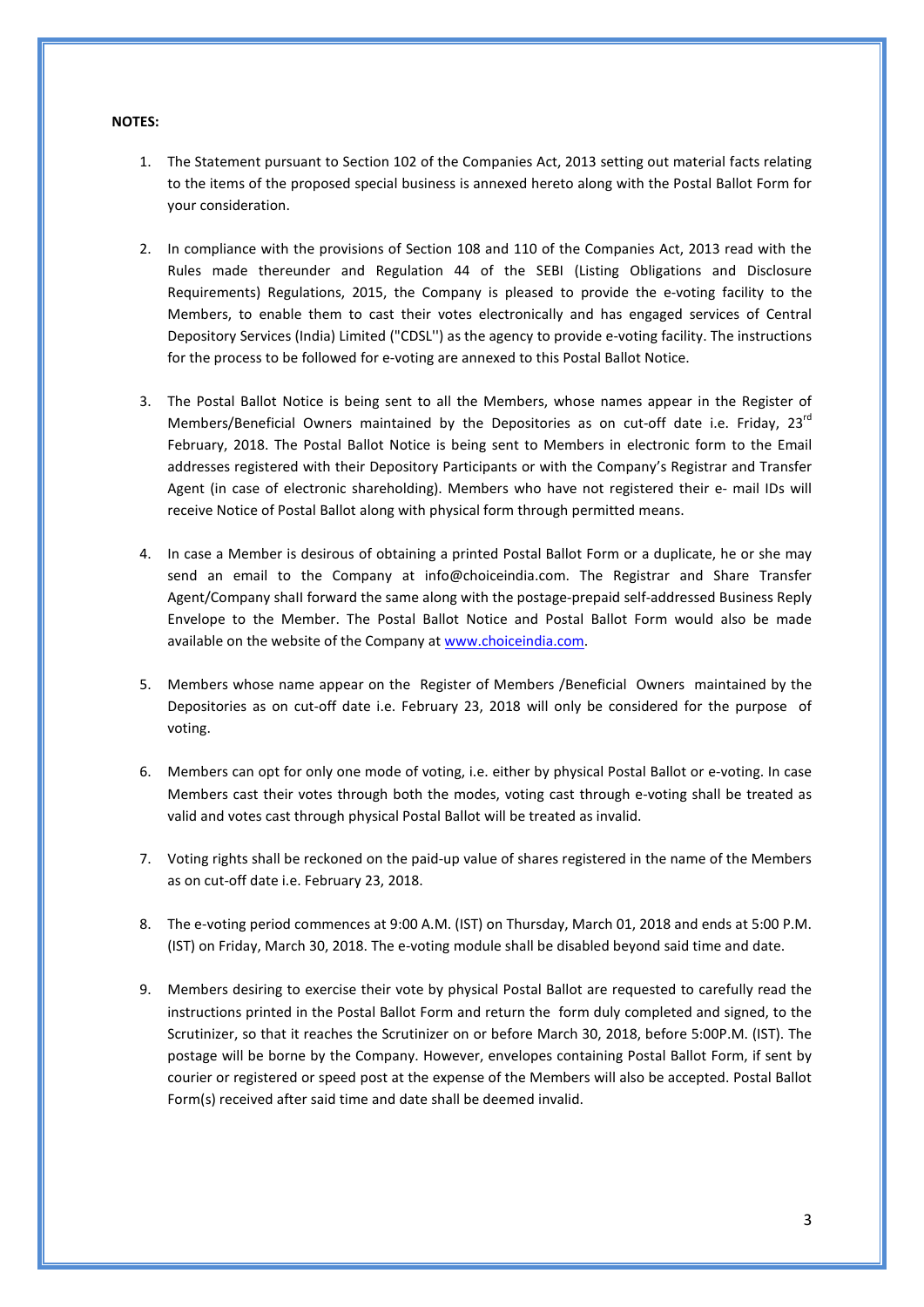- 10. Corporate/Institutional Members (that is, other than lndividuaIs, HUF, NRI, etc.) opting for physical Postal Ballot are also required to send certified true copy of the Board Resolution/Power of Attorney/Authority Letter, etc., together with attested specimen signature(s) of the duly authorised representative(s), to the Scrutinizer along with the Postal Ballot Form.
- 11. The Scrutinizer will submit his report to the Managing Director of the Company or any other person authorised by him, after taking into consideration votes cast through Postal Ballot Form and e-voting. Based on Scrutinizer's Report, the result of the voting will be announced on Monday,  $2^{nd}$  April, 2018 at the Registered Office of the Company and will be communicated to the stock exchanges. The result along with Scrutinizer's Report will be placed on the website of the Company at [www.choiceindia.com](http://www.choiceindia.com/) and on the website of CDSL at [www.evotingindia.com](http://www.evotingindia.com/) and shall also be displayed on the Notice Board of the Company.
- 12. In accordance with provisions of the Secretarial Standard on General Meetings ("SS-2") issued by the Institute of Company Secretaries of India, if approved with requisite majority, the Resolution shall be deemed to have been passed on the last date specified by the Company for receipt of duly completed PostaI Ballot Form(s) or e-voting i.e. Friday, March 30, 2018.
- 13. All the material documents referred to in the statement will be available for inspection at the Registered Office of the Company during office hours on all working days from the date of dispatch of the notice until the last date for receipt of votes by physical Postal Ballot/e-voting.
- 14. In the event of any grievance relating to e-voting, the Members/Beneficial Owners may contact the following: Mr. Rakesh Dalvi, Deputy Manager, CDSL, A Wing, 25<sup>th</sup> Floor, Marathon Futurex, Mafatlal Mill Compounds, N. M. Joshi Marg, Lower Parel (East), Mumbai - 400013, E-mail: helpdesk.evoting@cdslindia.com, Helpdesk: 1800225533

## **INSTRUCTIONS FOR E-VOTING**

The Company is pleased to offer e-voting facility for its Members to enable them to cast their votes electronically. The Company has engaged Central Depository Services (India) Limited ("CDSL') as the agency to provide e-voting facility. The detailed process, instructions and manner for availing e-voting facility are provided herein below:-

- (i) The e-voting period commences at 9:00 A.M. (IST) on Thursday, March 01, 2018 and ends at 5:00 P.M. (IST) on Friday, March 30, 2018. During this period Members of the Company holding shares either in Physical Form or in Demat Form, as on the cut-off date i.e. Friday, February 23, 2018, may cast their vote electronically. The e-voting module shall be disabled by CDSL after aforesaid period.
- (ii) The Members should log on to the e-voting website at [www.evotingindia.com](http://www.evotingindia.com/)
- (iii) Click on "Shareholders/Members" tab to cast your votes.
- (iv) Now Enter your User ID
	- a. For CDSL: 16 digits beneficiary ID
	- b. For NSDL: 8 Character DP ID followed by 8 Digits Client ID
	- c. Members holding shares in Physical Form should enter Folio Number registered with the Company.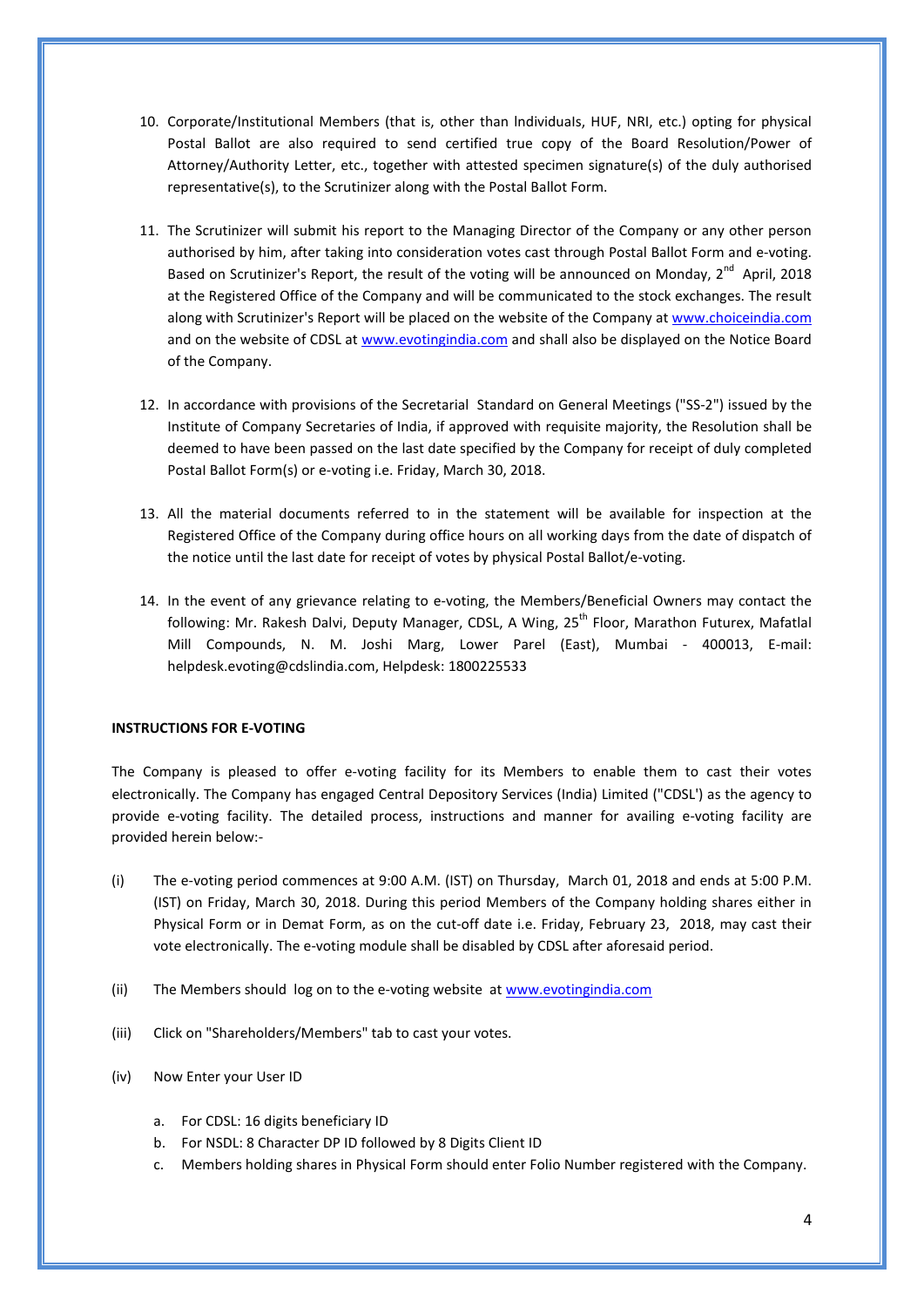- (v) Next enter the Image Verification as displayed and Click on Login.
- (vi) If you are holding shares in Demat Form and had logged on to www.evotingindia.com and voted on an earlier voting of any company, then your existing password is to be used.
- (vii) If you are a first time user follow the steps given below:

| For Members holding shares in Demat Form and Physical Form |                                                                                                                                                                                                                                                                                  |  |  |  |
|------------------------------------------------------------|----------------------------------------------------------------------------------------------------------------------------------------------------------------------------------------------------------------------------------------------------------------------------------|--|--|--|
| <b>PAN</b>                                                 | Enter your 10 digit alpha-numeric PAN issued by Income Tax Department (Applicable for both i.e. for<br>Members holding shares in Demat Form and Physical Form)                                                                                                                   |  |  |  |
|                                                            | • Members who have not updated their PAN with the Company/Depository Participant are<br>requested to use the first two letter of their name and the 8 digits of the sequence<br>number in the PAN field.                                                                         |  |  |  |
|                                                            | • In case the sequence number is less than 8 digit enter the applicable number of 0's<br>before the number after the first two characters of the name in CAPITAL Letters. E.g. If<br>your name is Ramesh Kumar with sequence number 1 then enter RA00000001 in the PAN<br>field. |  |  |  |
| <b>Dividend</b><br><b>Bank Details</b><br>OR Date of       | Enter the Dividend Bank Details or Date of Birth (in dd/mm/yyyy format) as recorded in your<br>Demat account or in the Company records in order to login.                                                                                                                        |  |  |  |
| Birth (DOB)                                                | • If both the details are not recorded with the Company/Depository Participant, please enter the<br>DPID and Client ID/Folio number in the Dividend Bank details field as mentioned in instruction<br>(iv).                                                                      |  |  |  |

- (viii) After entering these details appropriately,click on "SUBMIT" tab.
- (ix) Members holding shares in Physical Form will then reach directly to the Company selection screen. However, Members holding shares in Demat Form will now reach 'Password Creation' menu wherein they are required to mandatorily enter their login password in the new password field. Kindly note that this password is to be also used by the Demat holders for voting for resolution(s) of any other company on which they are eligible to vote, provided that company opts for e-voting through CDSL platform. It is strongly recommended not to share your password withany other person and take utmost care to keep your password confidential.
- (x) For Members holding shares in Physical Form, the details can be used only for e-voting on the resolution(s) contained in this Notice.
- (xi) Click on the Electronic Voting Sequence Number ("EVSN") of "**CHOICE INTERNATIONAL LIMITED**" on which you choose to vote.
- (xii) On the voting page, you will see "RESOLUTION DESCRIPTION" and against the same the option "YES *I* NO" for voting. Select the option YES or NO as desired. The option YES implies that you assent to the Resolution and optionNO implies that you dissent to the Resolution.
- (xiii) Click on the "RESOLUTIONS FILE LINK" if you wish to view the entire Resolution(s) details.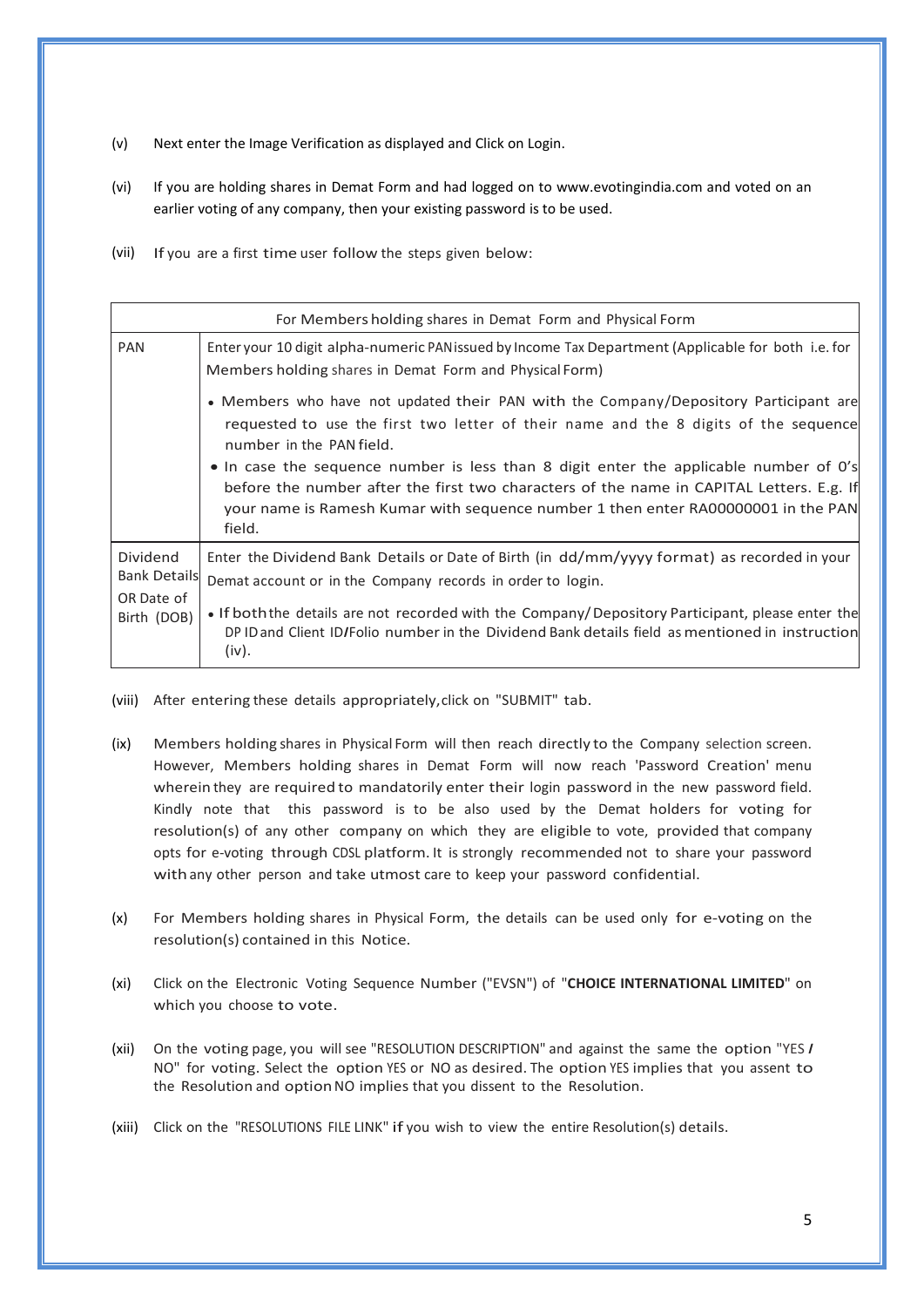- (xiv) After selecting the Resolution you have decided to vote on, click on "SUBMIT". A confirmation box will be displayed. If you wish to confirm your vote, click on "OK", and else to change your vote, click on "CANCEL'' and accordingly modify your vote.
- (xv) Once you "CONFIRM" your vote on the Resolution, you will not be allowed to modify your vote.
- (xvi) You can also take print of the voting done by you by clicking on "CIick here to print" option on the Voting page.
- (xvii) If Demat account holder has forgotten the changed password then enter the User ID and the image verificationcode and click on Forgot Password & enter the details as prompted by the system.
- (xviii) Members can aIso cast their vote using CDSL's mobile app m-Voting. The m-Voting app can be downloaded from Google Play Store. Apple and Windows phone users can download the app from the App Store and the Windows Phone Store, respectively. Please follow the instructions as prompted by the mobile app while voting on your mobile.
- (xix) Note for Non-Individual Members and Custodians
	- Non-Individual Members (i.e. other than Individuals, HUF, NRI etc.) and Custodians are required to log on to [www.evotingindia.com](http://www.evotingindia.com/) and register themselves as Corporate(s).
	- A scanned copy of the Registration Form bearing the stamp and sign of the entity should be emailed to [helpdesk.evoting@cdslindia.com.](mailto:helpdesk.evoting@cdslindia.com)
	- After receiving the login details a Compliance User should be created using the admin login and password. The Compliance User would be able to link the account(s) for which they wish to vote on.
	- The list of accounts linked in the login should be mailed to [helpdesk.evoting@cdslindia.com](mailto:helpdesk.evoting@cdslindia.com) and on approval of the accounts they would be able to cast their vote
	- A scanned copy of the Board Resolution and Power of Attorney ("POA'') which they have issued in favour of the Custodian, if any,should be uploaded in PDF format in the system for the scrutinizer to verify the same
- (xx) In case you have any queries or issues regarding e-voting, you may refer the Frequently Asked Questions ("FAQs") and e-voting manual available at [www.evotingindia.com](http://www.evotingindia.com/) under help section or write an email to [helpdesk.evoting@cdslindia.com.](mailto:helpdesk.evoting@cdslindia.com.)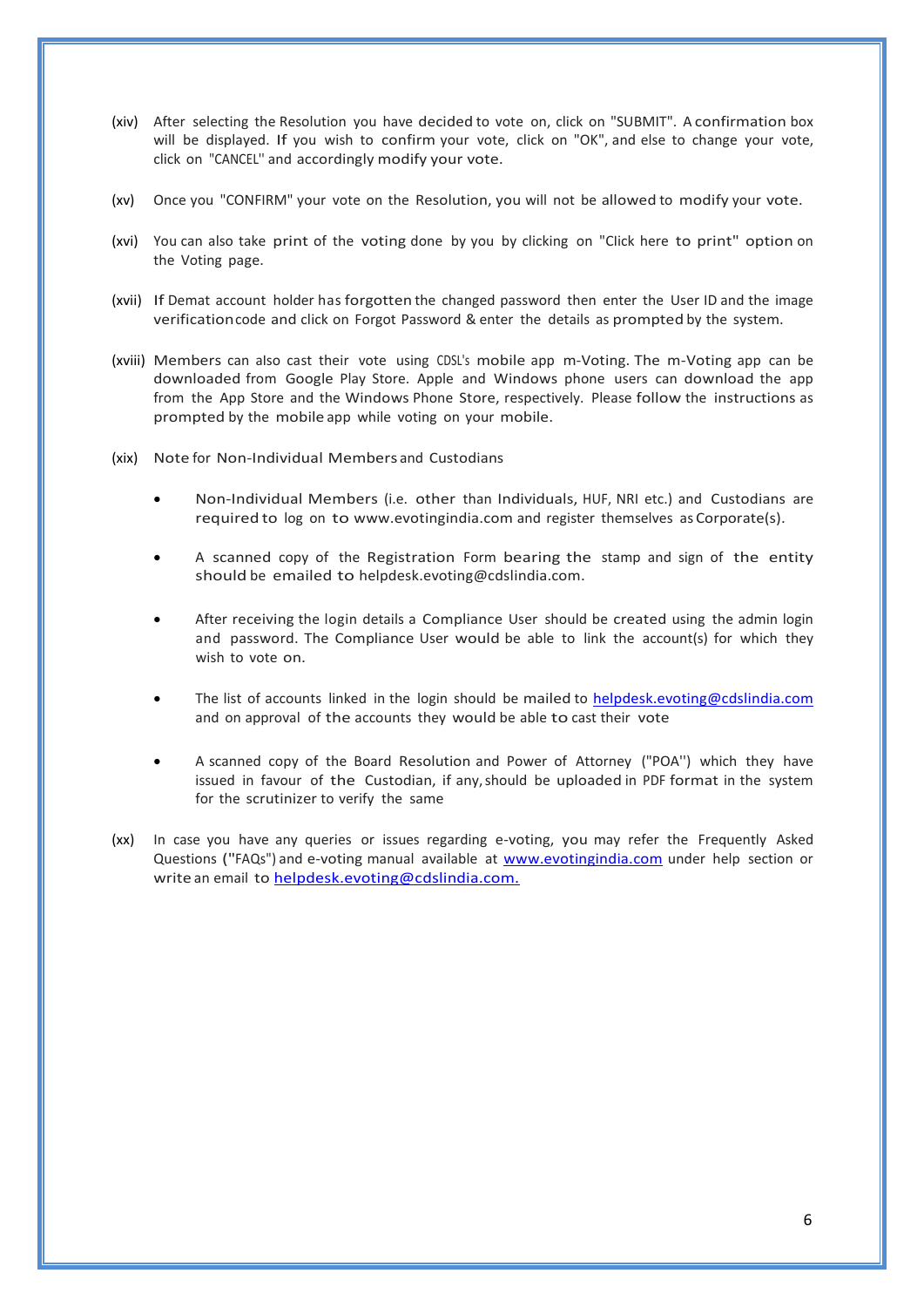**EXPLANATORY STATEMENT STATING MATERIAL FACTS PURSUANT TO SECTION 102 OF THE COMPANIES ACT, 2013**

#### **ITEM NO. 1**

# **CLOSURE OF NBFC BUSINESS - SURRENDER OF NBFC LICENSE & RESUMING THE NBFC BUSINESS THROUGH OUR WHOLLY OWNED SUBSIDIARY M/s. CHOICE FINSERV PRIVATE LIMITED OR "CFPL"**

We at **"Choice International Limited"** or **"Choice"** conduct our various activities such as Equity Broking, Commodity Broking, Capital Advisory, Corporate Services, Consultancy, IT Solutions, Retail Financial Solutions, and Wealth Management through our various subsidiaries. On the same lines in 2016 the Company had incorporated **"CFPL"** as the Wholly Owned Subsidiary with the object to carry on the group's "NBFC" Business.

On the  $12<sup>th</sup>$  day of January 2018, the Company "CFPL" was granted the Certificate of Registration as a Non-Deposit Taking NBFC by "Reserve Bank of India" or "RBI". In terms of the condition of the license granted to CFPL, the company has to surrender its license and close down its NBFC activities.

**Further, the Company intends to increase its Volume of NBFC Business. To leverage the utilities of doing the business with ease & to further capture the market benefits it is hereby proposed to conduct the Business by routing it through our wholly owned subsidiary thus increasing the Market Valuation of the group "Choice**".

**In line with the policy of the company to carry the various business activities through wholly owned subsidiary companies and to comply with the condition laid down by the Reserve Bank of India, as above, it is proposed to close the NBFC business of the Company and to surrender the license.** 

Post Closure of the NBFC Business, Choice International Limited shall stand as a "Listed Holding Company" for all its 12 wholly owned Subsidiaries.

As a prudent corporate governance practice, Board is of the view that the approval of members is to be sought by way of special resolution to close down the business and to surrender its NBCF License.

The Board of Directors is of the opinion that the aforesaid Special Resolution is in the best interest of the Company and hence, recommends the Special Resolution for approval of the Members.

None of the Directors and Key Managerial Personnel(s) of the Company may be deemed to be concerned or interested in the above resolution, except to the extent of their shareholding, if any in the Company.

> By Order of the Board of Directors **For Choice International Limited**

**Sd/- Place: Mumbai (Karishma shah) Date: February 12, 2018 Company Secretary & Compliance Officer**

**Encl:- 1. PostaI Ballot Form**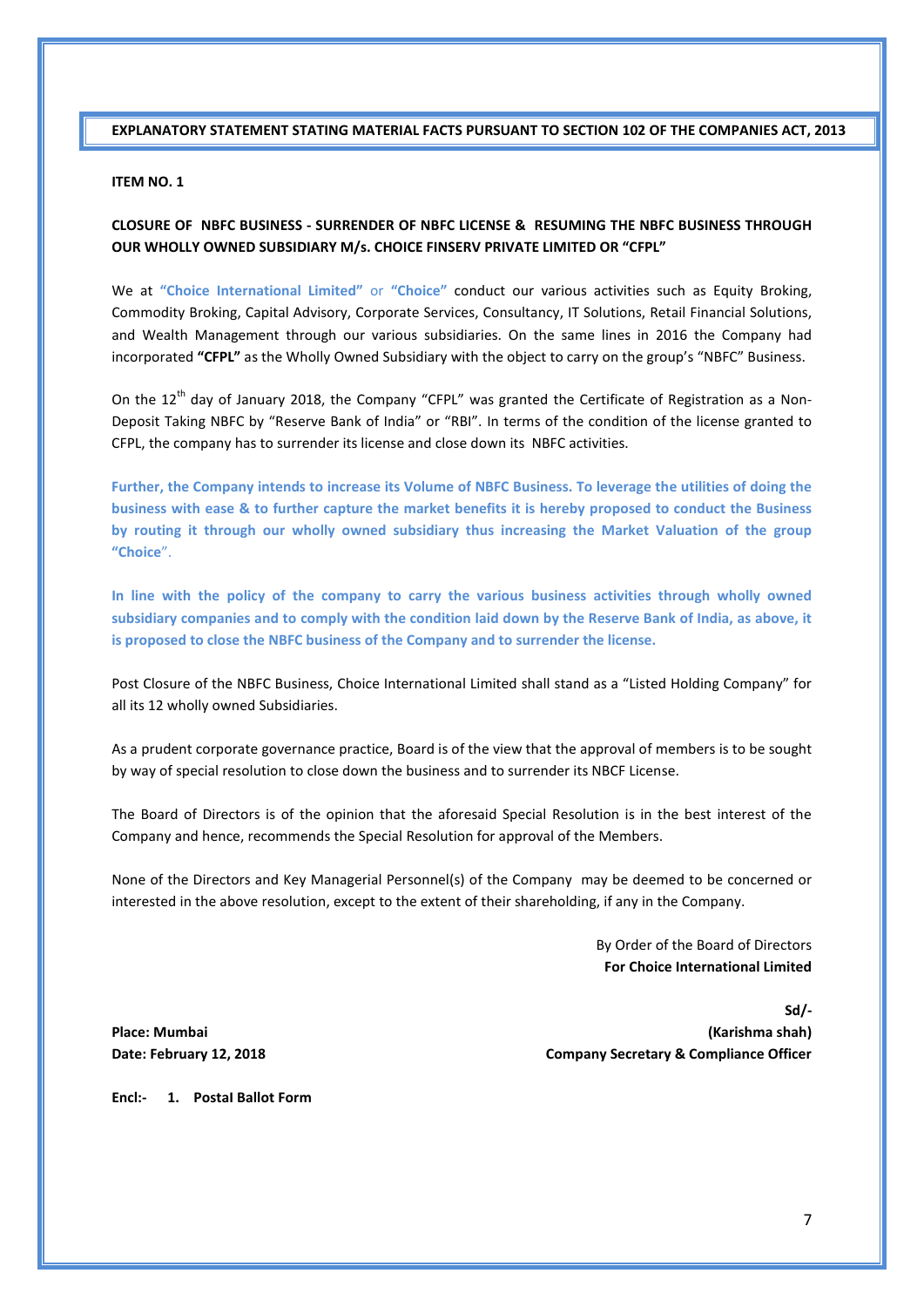

# **CHOICE INTERNATIONAL LIMITED (CIN No: L67190MH1993PLC071117)**

Registered Office: Choice House, Shree Shakambhari Corporate Park, Plot No: 156-158, J. B. Nagar, Andheri (East), Mumbai - 400099 Telephone No: 022-6707 9999; Fax No: 022- 67079959 Website[: www.choiceindia.com;](http://www.choiceindia.com/) E-mail Id: [info@choiceindia.com](mailto:info@choiceindia.com)

# **POSTAL BALLOT FORM**

|    | Name and<br>Registered<br>address of the Sole/First<br>Named Shareholder |  |
|----|--------------------------------------------------------------------------|--|
|    | (In Block Letters)                                                       |  |
|    | 2. Name of Joint Holders, if any                                         |  |
|    | (In Block Letters)                                                       |  |
|    | 3. Registered Folio No./*DP ID/Client ID                                 |  |
|    | (*Applicable for investors holding shares                                |  |
|    | in Dematerialised form)                                                  |  |
| 4. | No of shares held                                                        |  |

I/ We hereby exercise my/ our vote in respect of the Special Resolution to be passed through Postal Ballot as stated in the Postal Ballot Notice of the Company dated  $12^{th}$  February, 2018, by conveying my/our Assent (For) or Dissent (Against) to the said Special Resolution by placing a tick (√) mark at the appropriate box below:

|                                                      | <b>NO. OF SHARES</b> | <b>I/WE ASSENT TO</b> | I/ WE DISSENT     |
|------------------------------------------------------|----------------------|-----------------------|-------------------|
| <b>SPECIAL</b><br><b>DESCRIPTION</b><br>THE.<br>- OF |                      | <b>THE RESOLUTION</b> | <b>TO THE</b>     |
| <b>RESOLUTION</b>                                    |                      |                       | <b>RESOLUTION</b> |
|                                                      |                      | (FOR)                 | (AGAINST)         |
| CLOSURE OF NBFC BUSINESS OF THE COMPANY              |                      |                       |                   |
| <b>I&amp; RESUMING THE NBFC ACTIVITIES THROUGH</b>   |                      |                       |                   |
| OUR WHOLLY OWNED SUBSIDIARY "CHOICE                  |                      |                       |                   |
| <b>FINSERV PRIVATE LIMITED"</b>                      |                      |                       |                   |
|                                                      |                      |                       |                   |

Place:

Date: (Signature of the Member)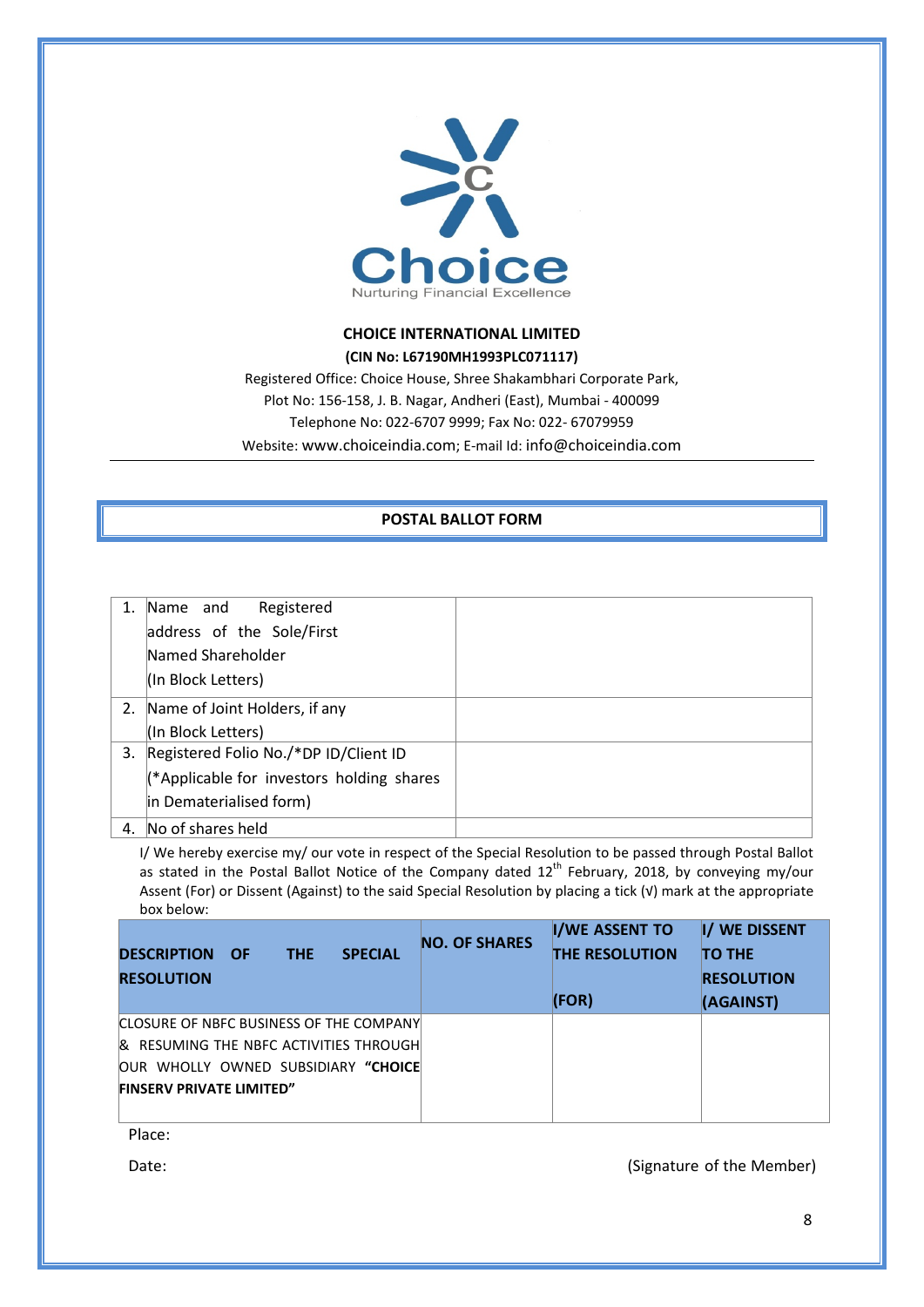# **ELECTRONIC VOTING (E-VOTING) PARTICULARS**

The e-voting facility is available at the link [www.evotingindia.com.](http://www.evotingindia.com/) The electronic voting particulars are set out as follows:

| <b>EVSN</b>                         | *Default PAN |
|-------------------------------------|--------------|
| (Electronic Voting Sequence Number) |              |
|                                     |              |
|                                     |              |

\*Only Members who have not updated their PAN with the Company/Depository Participant shall use default PAN printed above

Note: Please read carefully the instructions printed overleaf before exercising the vote through this form and for e-voting, please refer the "Instructions for Voting" given in the Postal Ballot Notice.

Facility to exercise vote(s) by means of Postal Ballot, including voting through e-voting will be available during the following period:

| <b>Commencement of voting</b>     | End of voting                    |
|-----------------------------------|----------------------------------|
| From 9:00 A.M. (IST) on Thursday, | Up to 5:00 P.M. (IST) on Friday, |
| $1st$ March, 2018                 | 30 <sup>th</sup> March, 2018     |
|                                   |                                  |

The voting will not be allowed beyond 5:00 P.M. (IST) on Friday, 30<sup>th</sup> March, 2018 and the e-voting shall be disabled by Central Depository Services (India) Limited upon expiry of the aforesaid time and date.